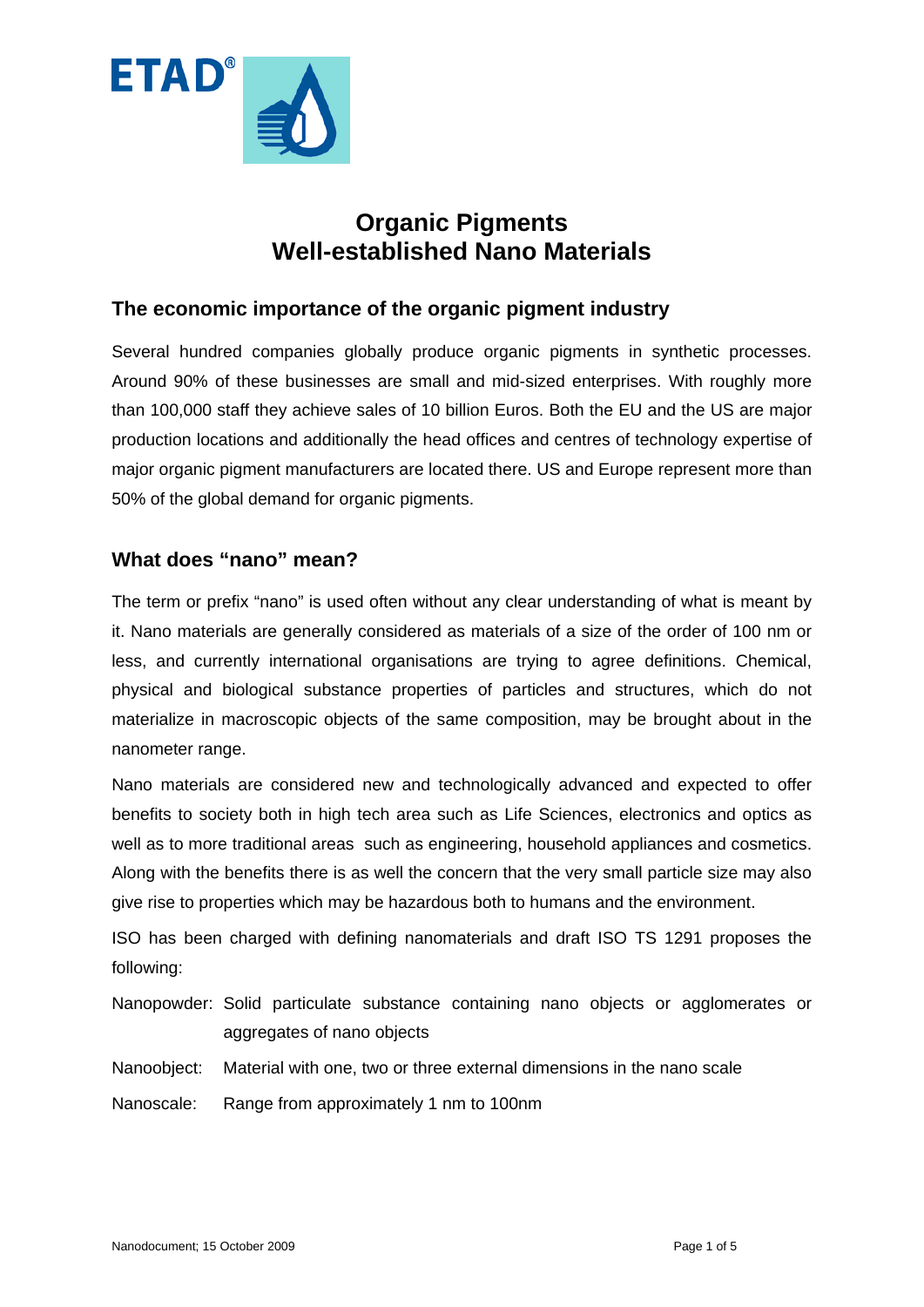

#### **What are organic pigments and where are they used?**

Organic pigments are substances which consist of solid particles and are insoluble in the application medium, as described in the definitions of standard DIN EN 55943. Thus they are differentiated from dyestuffs which also consist of solid particles but are soluble in the end application medium

Standard DIN 55944 lists pigments according to colouristic and chemical aspects. Organic pigments are used for colouring purposes in a wide variety of end application media e.g. coatings, both decorative and protective paints for buildings and machinery; plastics, printing inks, candles, paper products, pharmaceuticals, rubber materials, abrasives, soaps, decorative cosmetics, toys, road signs, safety technology equipment and road markings. Many more examples can be provided. Pigment applications demand properties such as e.g. dispersibility, colour strength, light and weather fastness, migration resistance, colour shade and hiding power. These properties depend both on the chemical composition of pigments and on the size and morphology of their particles. In the beginning it was observed experimentally that for example colour strength was strongly influenced by particle size and in the sixties the effect of particle size on optics of pigmented systems was put on a sound theoretical basis using Mie theory.

This showed that for colouristically strong organic pigments there was a very marked dependence of optical properties on particle size; the maximum colour strength was given when the particles in the final application media were approx one twentieth of the wave length of light. This size also gave very transparent systems which for example in the printing industry is desirable.

From this time onward much of the research and development work concentrated on producing very small particles referred to then as sub-micron particles – which we now call "nanoparticles" – while at the same time ensuring that other properties were not too adversely effected.

Pigments are optimized for specific application conditions, often by way of mechanical and chemical surface treatment. The thickness of such layers on pigment surfaces is determined exclusively by the sought technical properties.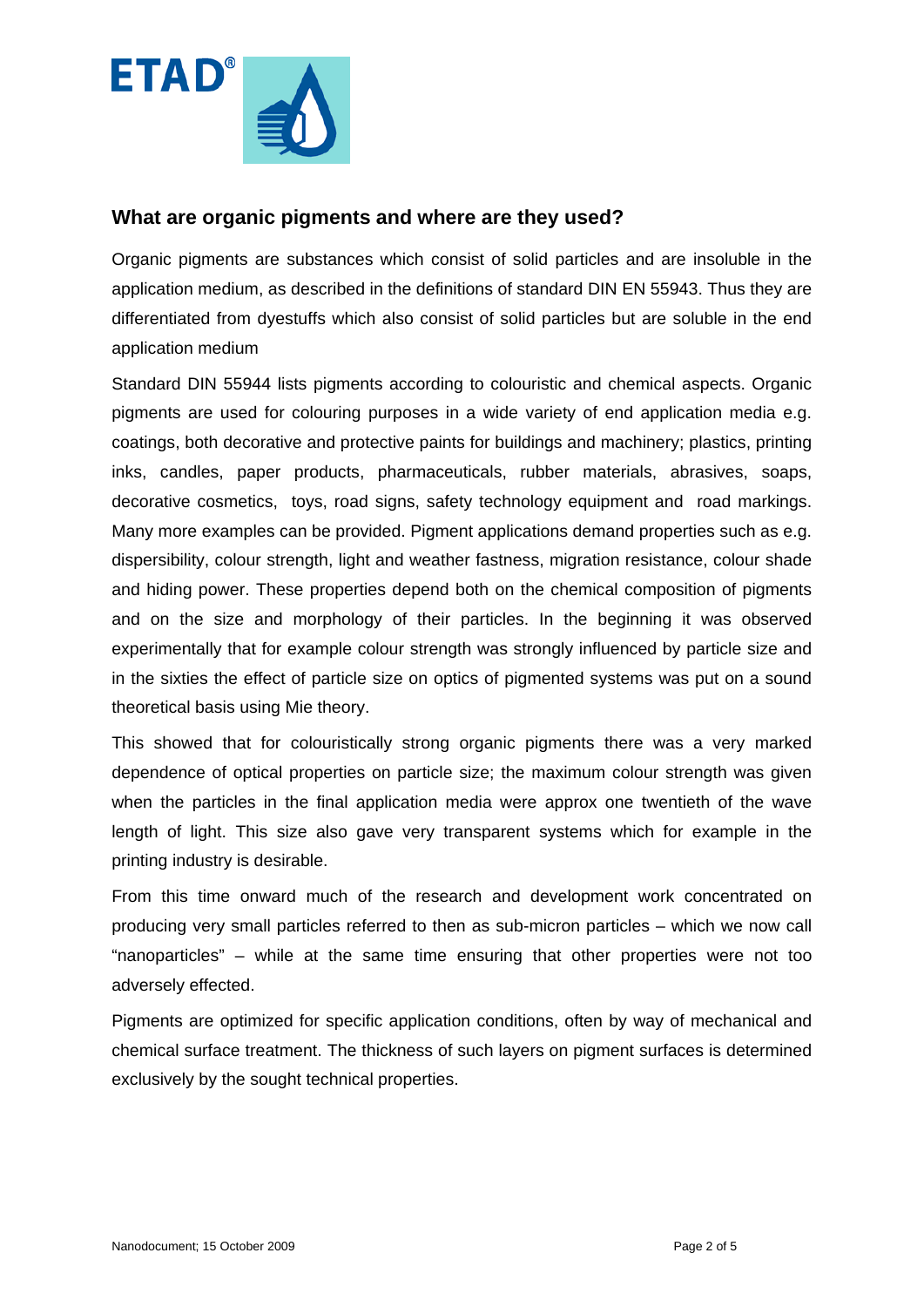

## **Organic pigment production**

Organic pigments are generally manufactured by a "bottom-up" process though there are a few "top-down" processes in use. In a typical "bottom-up" process the raw materials are brought together and reacted to give the colour producing molecules, which nucleate and then as the reaction continues new nuclei are formed while those already formed grow to give the so-called primary particles with a high surface energy. As the manufacturing process continues, the primary (individual) particles assemble together to build larger clusters referred to as aggregates or agglomerates depending on their structure. This building of larger particles is from process considerations absolutely necessary or else it would not be possible to separate the particles from the reaction media. Additionally at the end of reaction the slurry may be heated up to around 100°C, this would be expected to anneal the surface reducing the surface energy and at the same time "Ostwald ripening" occurs; the very small particles dissolving and the larger particles growing. The particles are filtered off and the resultant press-cake dried, during drying further aggregation takes place. Thus in the organic pigment powder placed on the market there is a wide distribution of particle sizes, from primary nano-size particles whose size maybe as small as 20 nm to clusters of primary particles in the 1 to 5 micron range. Studies over the last few decades have shown that organic pigment powders as they are placed on the market do contain a greater or smaller amount of nanosize particles, the quantity of which is strongly influenced by the production process.

It is only during the incorporation (dispersion) step that the clusters are broken down into smaller moieties (ideally to the primary particles).

## **Occupational Health and Safety in the Pigment Industry**

The production of organic pigments takes place in industrial-scale plants, where all aspects of occupational health and safety and environmental protection are reliably met. Dust extraction equipment as well as personal protection equipment is standard. Solvents are collected for recycling and any aqueous waste goes into special treatment plants before discharge into public systems. Rigorous controls and limits are set here by local authorities to ensure that the plants operate to minimise any adverse environmental risk. The systems currently in use can considered to be satisfactory.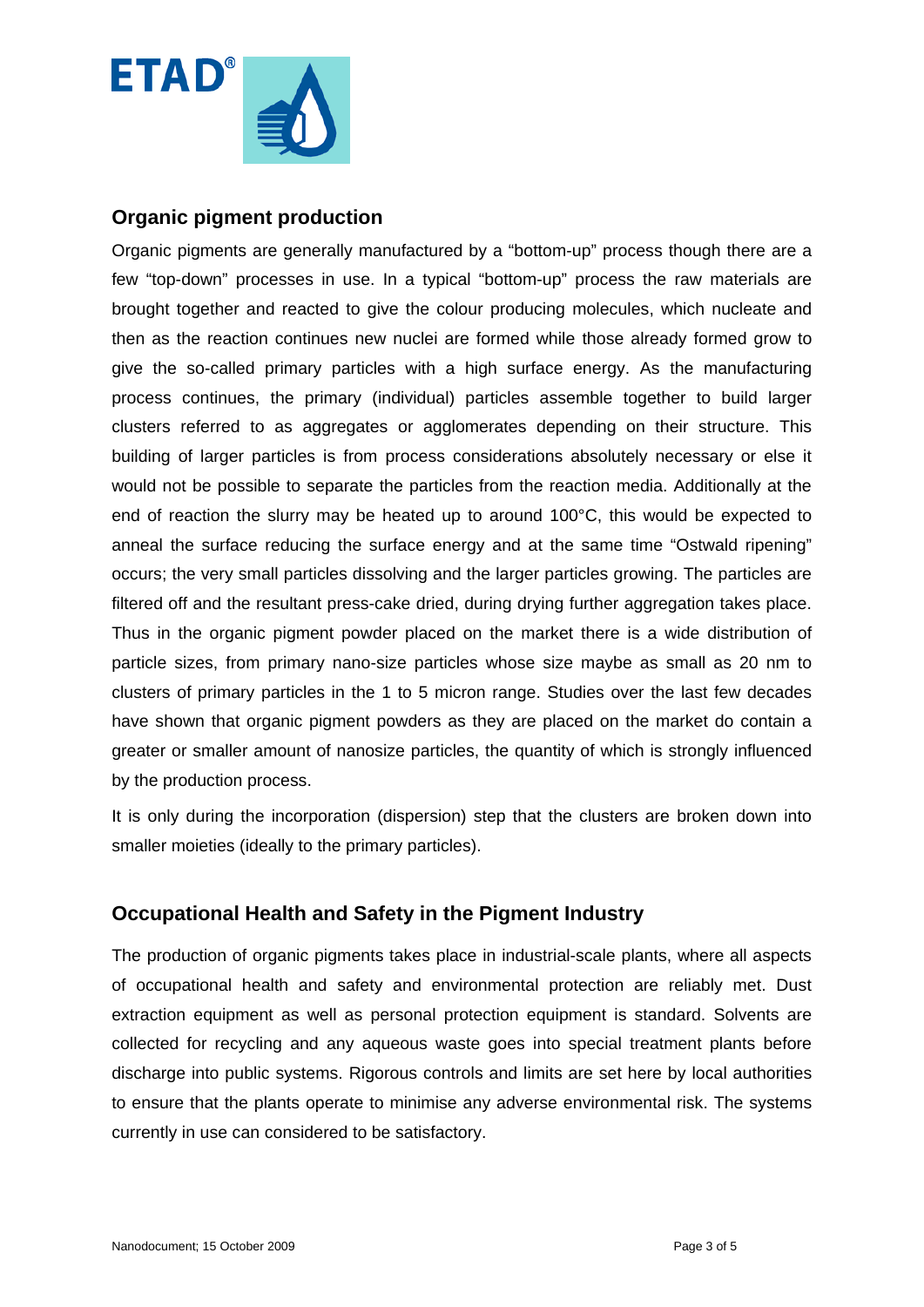

In downstream uses – e.g. in the production of paints, of inks or master batches the individual constituents are mostly added automatically. In the final product the colorant is surrounded by a polymeric or resinous matrix. Thus it is only in the decanting stage that, emissions of finely divided substances may occur where, however, they are collected by filters. Such emissions need to be controlled to minimize human exposure and environmental release.

## **Consumer protection**

In consumer use, pigments are present in printed matter, painted articles or coloured plastic or as a liquid preparation e.g. a DIY paint.

At that stage, pigments are fixed in solid respectively liquid system and should not be considered as nano powders.

## **Toxicology of Organic Pigments**

As has been mentioned above research and development of organic pigments over the past four decades has been targeted at producing products that when incorporated into the final medium have a particle size of some 10 – 20 nm.

When new products have been developed and are ready to be marketed their toxicological and ecotoxicological properties have been studied, This is especially true for new substances where a significant package of data has to be prepared for authorities (In the EU following directive 92/32/EEC and there are similar regulations for other countries with chemical legislation in place). Also in order to communicate any potential hazards on any marketed product to downstream users data has to be obtained in order that the MSDS may be prepared. Testing is carried out on the powder *as is*. This contains aggregates and agglomerates as well as a larger or smaller nanosize proportion. No adverse effects have been observed that can be directly attributed to the nanosize material; though from a consideration of a weight size distribution this nanosize tail may not be so significant.

Organic Pigments have also been subject to evaluation under Council Regulation (EEC) No 793/93 on the evaluation and control of risks of existing substances. The evaluation was carried out on commercial products which contained nanosize particles and for those HPVC substances IUCLID data sheets have been prepared. Generally there was an absence of reported toxic and ecotoxic effects. In some cases where inhalation exposure has to be considered additional studies on inhalation toxicity and environmental monitoring have been undertaken.